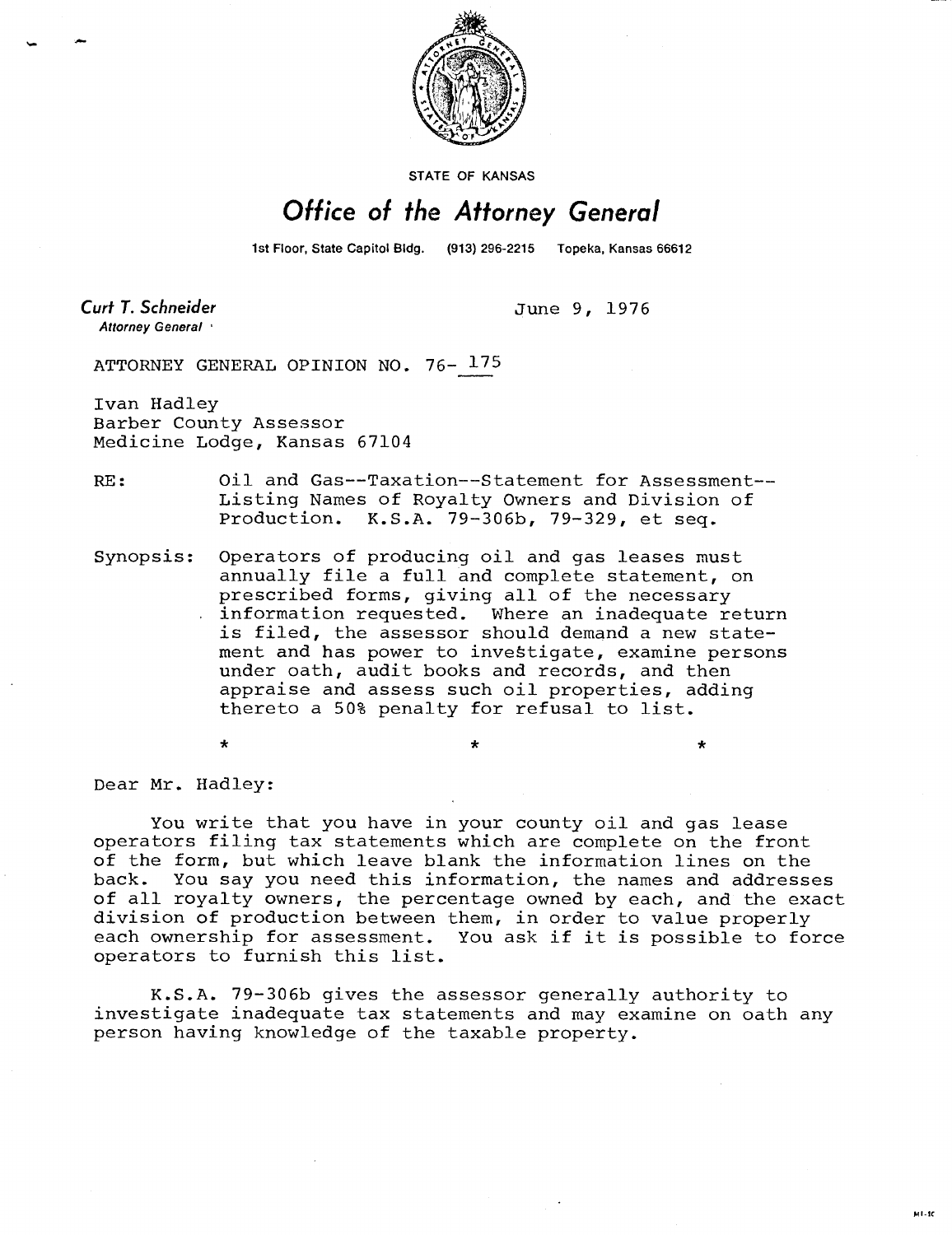Mr. Ivan Hadley June 9, 1976 Page 2

However, K.S.A. 79-332 is a specific statute on oil and gas tax statements to be filed by operators by April 1. Here is the pertinent portion of that statute:

"When any person, corporation or association owning oil and gas leases or engaged in operating for oil or gas shall refuse or neglect to make and deliver to the county assessor of every county wherein the property to be assessed is located, a full and complete statement relative to said property as required by blank forms prepared or approved for the purpose by the director of property valuation to elicit the information necessary to fix the valuation of the property as herein provided, such assessor shall list the property and shall from any information obtainable appraise it at its fair market value in money and assess it at the percentage required in K.S.A. 79-1439, as amended, and add thereto as a penalty of fifty percent (50%) for refusal to list."

Even in the penalty statute, K.S.A. 79-333, the assessor is specifically given power to audit books and records:

"The assessor at any time shall have the right and power to examine the books and accounts of any person, corporation or association owning oil and gas leases or engaged in operating for oil and gas in order to verify the statement made by such person, corporation or association."

K.S.A. 79-329 declares oil and gas properties, when production exists, be valued and assessed as personal property. K.S.A. 79-330 provides that the properties be first valued as a "whole". Then, under K.S.A. 79-331, the 8/8th valuation must be assigned to each fractional owner of "the working interest, royalty interest, overriding royalty interest and production payment". The tax statement must be verified on oath under penalty of perjury. K.S.A. 79-334.

You say that there is sufficient information on the front of the form to make the valuation of the property as a whole, but without the information on the back, you can make no allocation to fractional owners, which you must do.